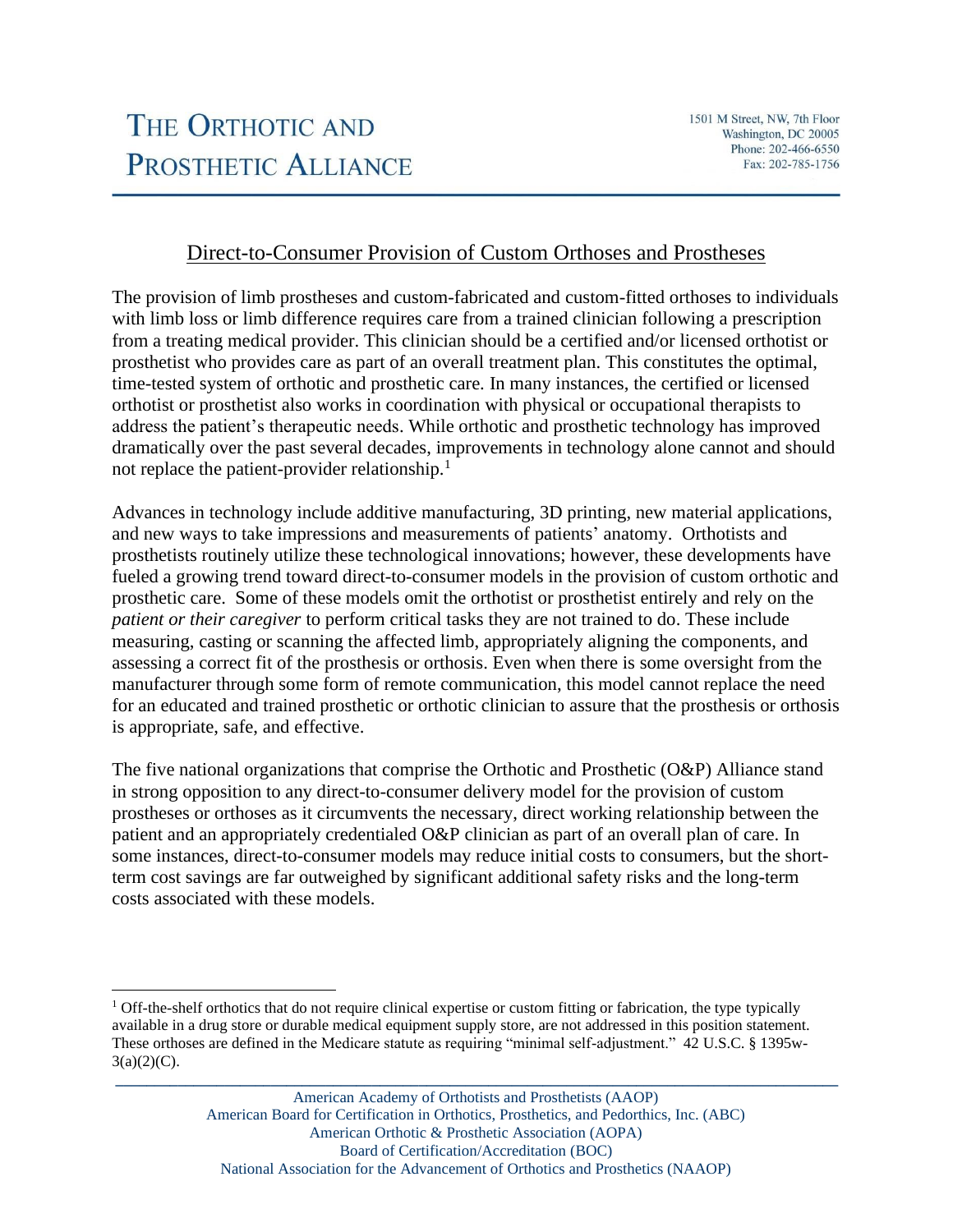## **Appropriately Credentialed Prosthetists and Orthotists in the Care Continuum**

Certified and/or licensed prosthetists and orthotists are healthcare providers who undergo rigorous education in anatomy, biomechanics, materials science, and clinical assessment/reassessment directly related to the provision of orthoses and prostheses. They must also satisfy clinical rotations and residency requirements. Their education (currently at the master's level) aligns with standards developed by the Commission on Accreditation of Allied Health Education Programs [\(CAAHEP\)](https://www.caahep.org/) and National Commission on Orthotic and Prosthetic Education [\(NCOPE\)](https://ncope.org/). These professionals must pass national certification examinations and maintain certification through continuing education. They are also ethically bound to their credentialing body's Code of Professional Responsibilit[y.](https://www.abcop.org/publication/the-code-of-professional-responsibility) <sup>2</sup> See the American Academy of Orthotists and Prosthetist's Position Statement on [Minimum Education Standards and](https://cdn.ymaws.com/www.oandp.org/resource/resmgr/Files/Policy_Statements/Min_Education.pdf) [Credentialing](https://cdn.ymaws.com/www.oandp.org/resource/resmgr/Files/Policy_Statements/Min_Education.pdf) for more details.

Prosthetists and orthotists are accountable for the clinical services they provide and are responsible for providing optimal care and achieving the best possible clinical outcomes given the unique characteristics of each patient. Patients need this point of contact to provide direct care to resolve routine problems and maintain the proper fit and function of the prosthesis or orthosis over time, and access to a care team to consult when medical or rehabilitation therapy needs arise**.**

## **Characteristics of Direct-to-Consumer Delivery Models**

In contrast to optimal system of O&P care, direct-to-consumer models view prosthetic and orthotic care through the lens of the device alone and rely on technology to supplant essential clinical services. Models that employ multiple ways to obviate the direct, patient-provider relationship place the patient at risk and expose the health care system to inefficiency and waste. For instance, it is common for such patients to encounter problems with direct-to-consumer outcomes, leading to a need for patients to consult trained O&P clinicians after the fact. When direct-to-consumer models fail, patients must seek qualified practitioners to obtain proper clinical care and restart the care process, which is wasteful and time-consuming. Technology alone cannot make nuanced assessments that factor-in myriad complications, circumstances, and real-life demands of patients with limb loss and limb difference. At the heart of high-quality, custom prosthetic and orthotic care is the O&P clinician working in conjunction with the individual's care team. Any model that fails to recognize this constitutes a disservice to patients, both short- or long-term.

## **Alarming Trends of Direct-To-Consumer Delivery Models**

The O&P Alliance is aware of a growing trend of direct-to-consumer models that operate outside of the patient-centric medical approach to prosthetic and orthotic interventions. Frequently observed characteristics of direct-to-consumer models include:

<sup>&</sup>lt;sup>2</sup> The American Board for Certification in Orthotics, Prosthetics & Pedorthics' Code of Professional Responsibility and Rules & Procedures can be accessed [here.](https://www.abcop.org/publication/the-code-of-professional-responsibility) The Board of Certification/Accreditation's Code of Ethics can be accessed [here.](https://www.bocusa.org/wp-content/uploads/Code_of_Ethics.pdf)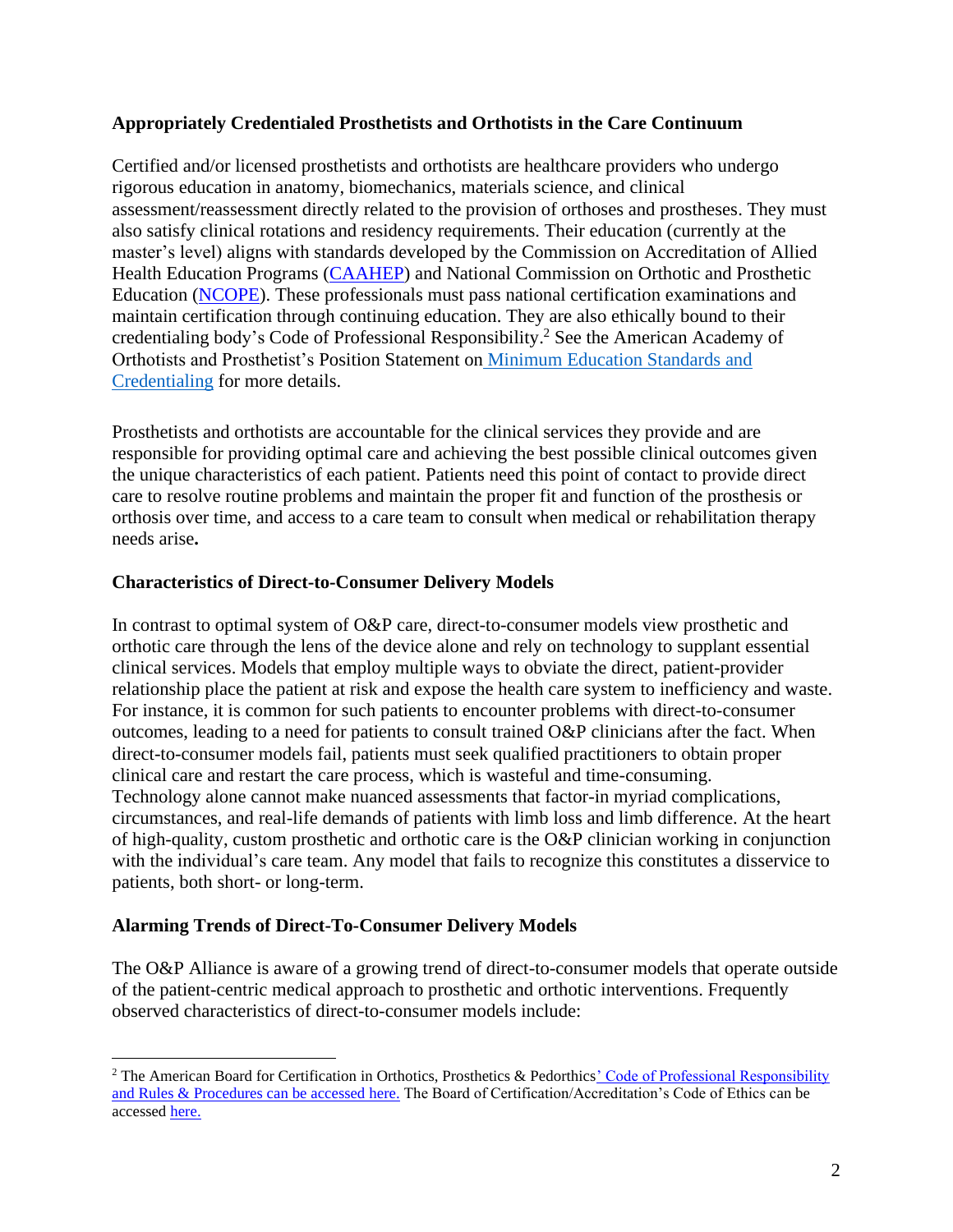1. No Physician Involvement: In many instances, direct-to-consumer models do not include the requirement of a prescription from a physician to access the specific O&P technology or device in question. The omission of a physician alone places patients at risk and eliminates the medical care being provided from the health care system entirely. The device or technology available through these direct-to-consumer models become more like non-medical commodities than health care services. This raises serious concerns regarding Food and Drug Administration (FDA) classification, registration, and market approval of these devices, as well as other regulations designed to protect patients from ineffective or even harmful medical devices.

2. Omission of the Prosthetist/Orthotist: Subverting or entirely omitting the prosthetist or orthotist in the provision of O&P care removes the professional most qualified to provide O&P treatment from the care process. This is tantamount to eliminating the physical therapist from the provision of physical therapy. Having no O&P clinician to formulate and implement an O&P treatment plan runs counter to every system of care (e.g., the Veterans Administration's Amputee Systems of Care) and best practices designed to treat individuals with limb loss and limb difference. It is contrary to every accreditation system designed to address O&P rehabilitation, including accreditors such as the American Board for Certification in Orthotics, Prosthetics & Pedorthics (ABC), the Board of Certification/Accreditation (BOC), the Commission on Accreditation of Rehabilitation Facilities (CARF), and the Joint Commission. Direct-toconsumer models expressly violate state O&P licensure laws in effect in over 15 states, which require a licensed O&P practitioner to provide prostheses and custom orthoses to individuals with limb loss and limb difference.

3. Reliance on the Patient and/or Caregiver: In most direct-to-consumer O&P models, the patient or caregiver is heavily relied upon to be an active participant in the services provided, with or without coaching or other technical assistance from the manufacturer. While some patients, especially long-term users of orthoses or prostheses, may be capable of participating in certain aspects of the direct-to-consumer model, the vast majority of patients do not have the education, training, or experience to participate in the complexities of O&P assessment, evaluation, fitting, configuring, and other services necessary to effectuate a successful outcome. These models offload clinical responsibility from the manufacturer to the patient in a manner that creates the risk of patient harm and poor outcomes. They also tend to require up-front payment by the consumer. Because most direct-to-consumer models do not rely on physicians' prescriptions, third-party insurers and public programs are unlikely to cover these services, typically leaving the patient with the burden of paying for the device out-ofpocket.

4. Safety of the Patient and Quality of Care Are Paramount: The safety of the patient receiving any orthosis, prosthesis, or associated components must be the priority. Safety consists of structural safety, integrity of the materials and fabrication process, durability, and appropriate fit to prevent skin irritation and/or breakdown of the orthosis or prosthesis for long-term use during various activities, including normal activities of daily living and high-level activities such as recreation and sport. In addition, consistency